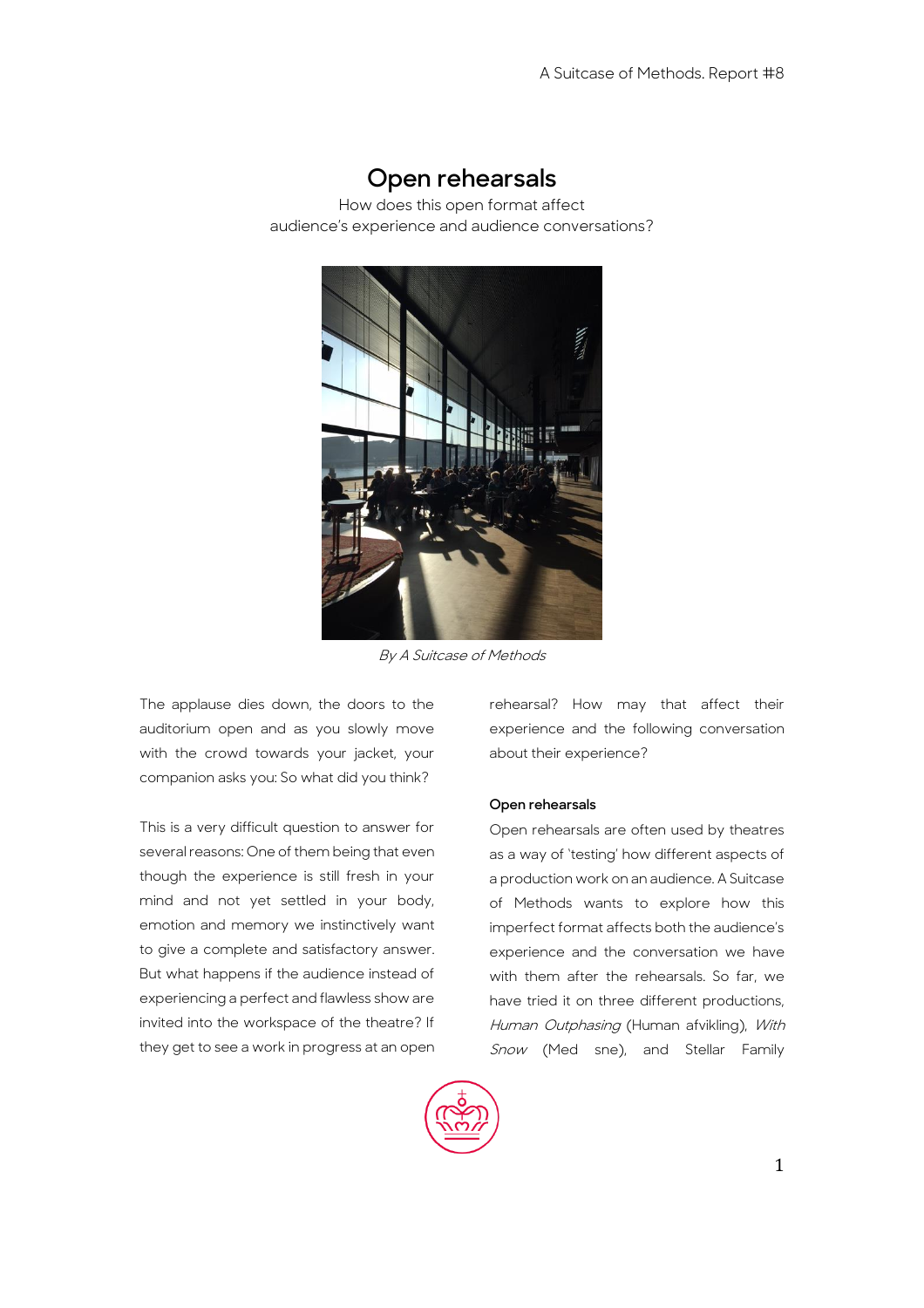(Stjernefamilien) with a somewhat basic research design setup:

### **Research designs**

Productions:

- 1) Human Outphasing October, The Royal Playhouse, October 17<sup>th</sup> 7.30 pm.
- 2) With Snow, The Royal Playhouse, October 22<sup>th</sup> 01:00 pm.
- 3) Stellar Family, The Royal Playhouse, December 27th 12:30 p

Research format: The audience is invited for a cup of coffee or a soft drink in the foyer of the Royal Playhouse after rehearsals (and before the rehearsal for Stellar Family). Here they have the opportunity to talk with each other or someone from the theatre about their experience and (in case of Stellar Family) their expectation with the rehearsal. We were three or four theatre representatives, who walked around and talked with the audience.

Recruitment: We invited 100 audiences from the Royal Danish Theatre Panel<sup>i</sup> via email. We sent them an email with a link to sign up.

Duration: The conversations lasted approximately 45 minutes after the rehearsals. At Stellar Family we talked with the audience before the rehearsals, during the two intermissions, and briefly after the after talk with playwright Nikoline Werdelin.

### Interview questions:

- How are you right now?
- Describe your experience today.
- Name your first memorable experience with performing arts.
- Sub-questions:
- How do you prepare before the theatre visit?
- What are you going to do after the performance? At Stellar Family we also asked:
- What are your expectation with today's rehearsal?

#### Conversation groups:

The audience talked in groups of 2 to 5 persons with the people they came with as well as with strangers. - Groups ages from c. 20 to c. 80 years old coming from Copenhagen and suburbs.

Documentation: Notes and photos.

## **The productions Human Outphasing**

In Human Outphasing we get a startling, hilarious, and brutally honest insight into the life of cerebral palsy sufferer Jacob. In a provocative, intense, and present manner, this production poses the question: What are we supposed to do with people with disabilities in Denmark in 2016? Do they have the right to live at all? After all, we will soon be able to deselect people who may have chronic illnesses. Throughout the production the audience is asks several specific questions of this ethical nature. The audience give their answers electronically using a voting device. The answers are collected and displayed percentage-wise on a big screen in the auditorium. The audience is thus confronted with their own ethical standpoints in relation to others' opinions. The production is directed by Thomas Corneliussen.

### **With Snow**

With Snow is, similar to Human Outphasing, an intense, emotional and thought provoking production. It portrays a father, a son, a daughter, and a neurologist. The father is diagnosed with dementia and is cast into the totally unknown, while his children become powerless witnesses to his demise. With Snow thus portrays how people suffering from dementia experience the world, and how the families cope with the chaos that ensues from such a condition. The production is directed by Thomas Bendixen.

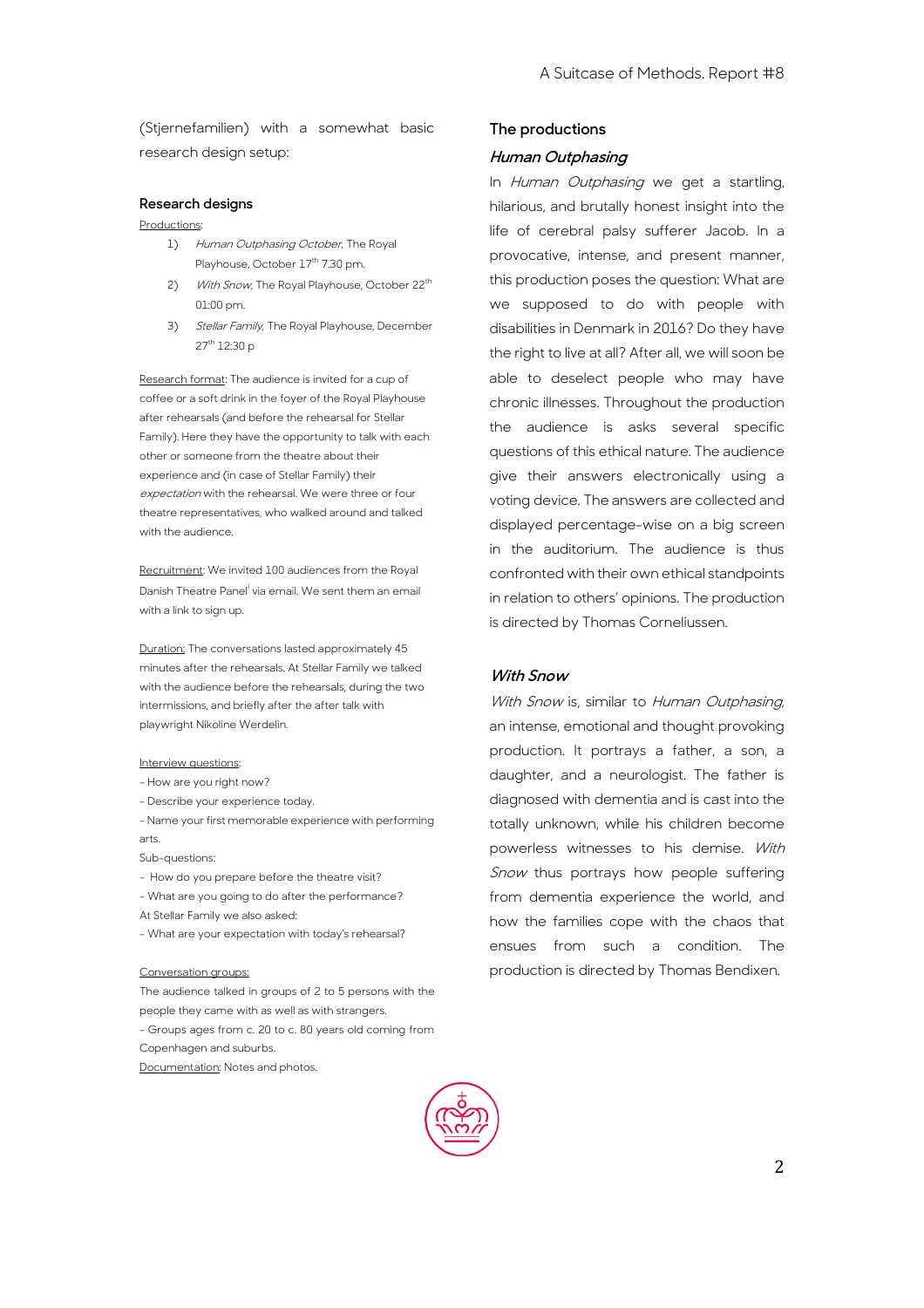### **Stellar Family**

Once again we have a though provoking production, which portrays different complex characters and the different dilemmas of the modern patchwork family. It is a comic tragedy, which focuses on the most important aspects of our lives: our relationships and the families of our own making. The play is written and directed by Nikoline Werdelin.



# **The conversations – the experiences Human Outphasing**

When we meet the audience before open rehearsals for Human Outphasing they are a bit confused as to what is expected of them this evening. It thus becomes evident that when presenting audiences with new formats we need to be very clear and detailed in our communication. For instance even if the audience don't need a ticket for the rehearsal, they want some kind of physical confirmation of their registration. However, the audience are grateful for the opportunity to witness the work in progress with this production.

After the rehearsal the sound of multiple conversations fill the foyer. The overall impression is that the audience have had a meaningful experience, and the transition from the intense experience to the conversation seem to happen naturally and easily.

The production presents them with complex ethical questions. It confronts the audience with our society's as well as their own position on these questions. The audience is for instance asked the question: "Would you use a sperm donor with Cerebral Palsy?".

One audience describes his experience in this way:

"The productions holds up a mirror in front of you, and it is a bit disturbing what you see" (male, 60 years old.)

Most of the people we talk with are very affected by their experience. The production makes them consider how they deal with handicapped people in their own lives. Many of them explain that they had a certain image of themselves as being open and fully accepting of people with handicaps, but this production altered this perception and confronted them with a somewhat unpleasant truth.

However, I talk to one woman who is not affected at all. She explains that the interactive elements in Human Outphasing communicated to her intellect instead of her emotions. All the facts about cerebral palsy made it difficult for her to be emotionally affected and carried away.

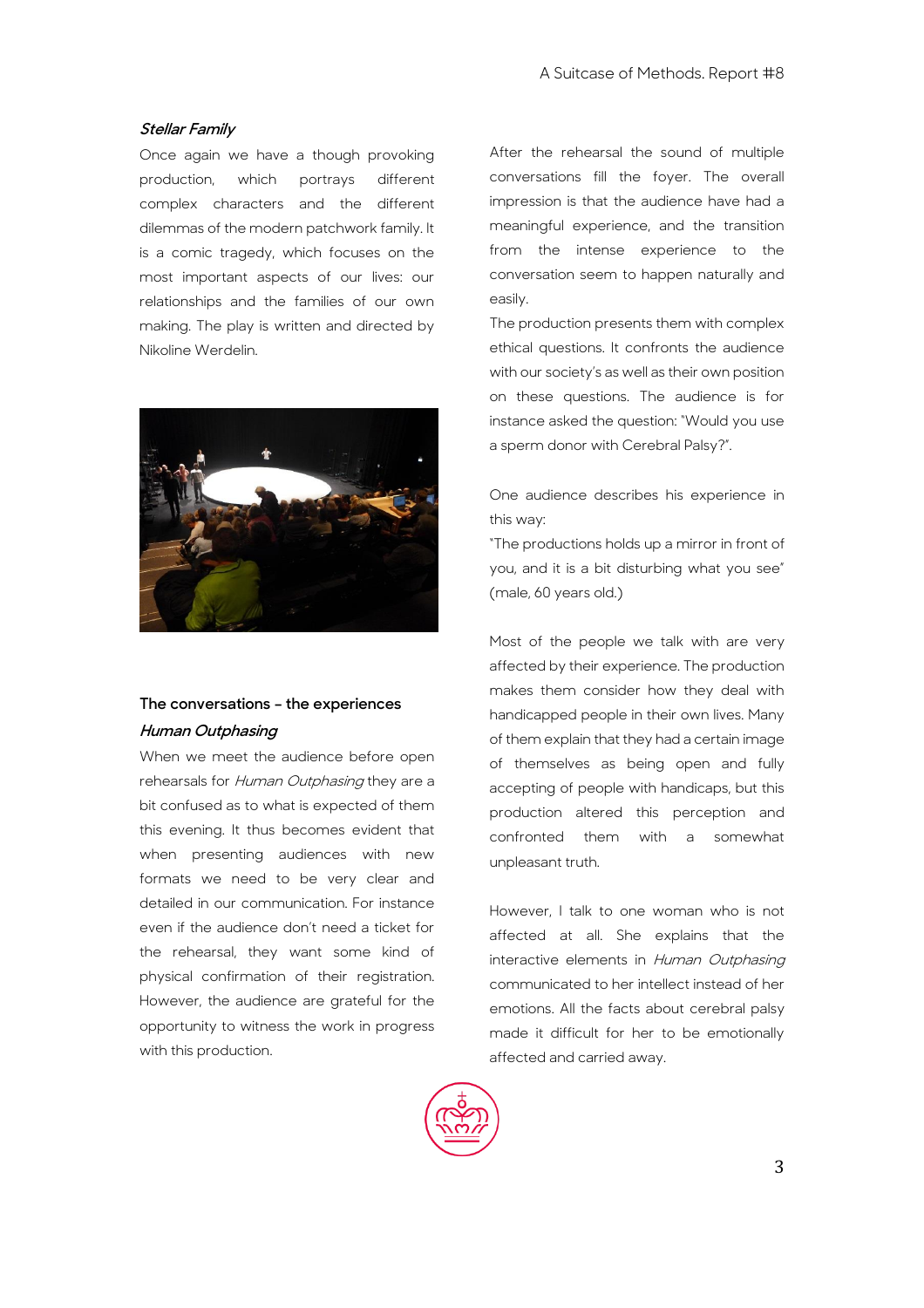### **With Snow**



Silence... The queue for coffee after With Snow was an almost complete silent line of approximately 100 audiences. A woman comes up to me with tears in her eyes and says, that she can't really talk, because she is so moved. She just wants to say to me that politicians and other decision makers need to watch this production. "It is important that they see how we treat the sick", she says.

While I receive this heartfelt message, the audience start finding their way from the coffee line to small tables around the foyer. They spread out and engage conversations with people they have never met before. Three employees from the theatre and myself mingle with the crowd and try to talk with as many different audiences as possible.

All of them are eager to talk with us. They describe how they relate the plot to their own lives either by identifying themselves with the man with Alzheimer's or with the relatives. Most of them are deeply affected by the experience and they immediately start describing the personal, emotional, and relevant aspects of their experience to us. Several of them tear up during the

conversation, but they still seem quite uplifted by the experience. A young woman describes that the emotional intensity provoked her and she liked that. "That makes it feel relevant to me", she explains.

Only one couple in their twenties were not moved by the experience. They honestly and in detail gave their critique. They would have liked a more audio visual, aesthetic communication of Alzheimer's disease. "A more psychedelic universe", as they put it. They found the production to be too literal with too many facts. They did not relate to the patient's or the relatives' perspective.

This case and the previous case with Human Outphasing indicates that the audience respond differently to different artistic expressions. Some people seem to be impressed and moved by abstract audio visual elements, whereas others respond more to facts and a realistic narrative. These indications raise new questions that could be interesting to explore further in future studies with A Suitcase of Methods.

### **Stellar Family**

On this open rehearsal, we have two new employees from the Royal Danish Theatre, who have never before worked with open rehearsals as part of A Suitcase of Methods. One of the things they note and are surprised about is how eager the audience are to talk with them. Before the rehearsals, both of them suspected that they would have to convince the audience to talk about their experience, and that the conversation might

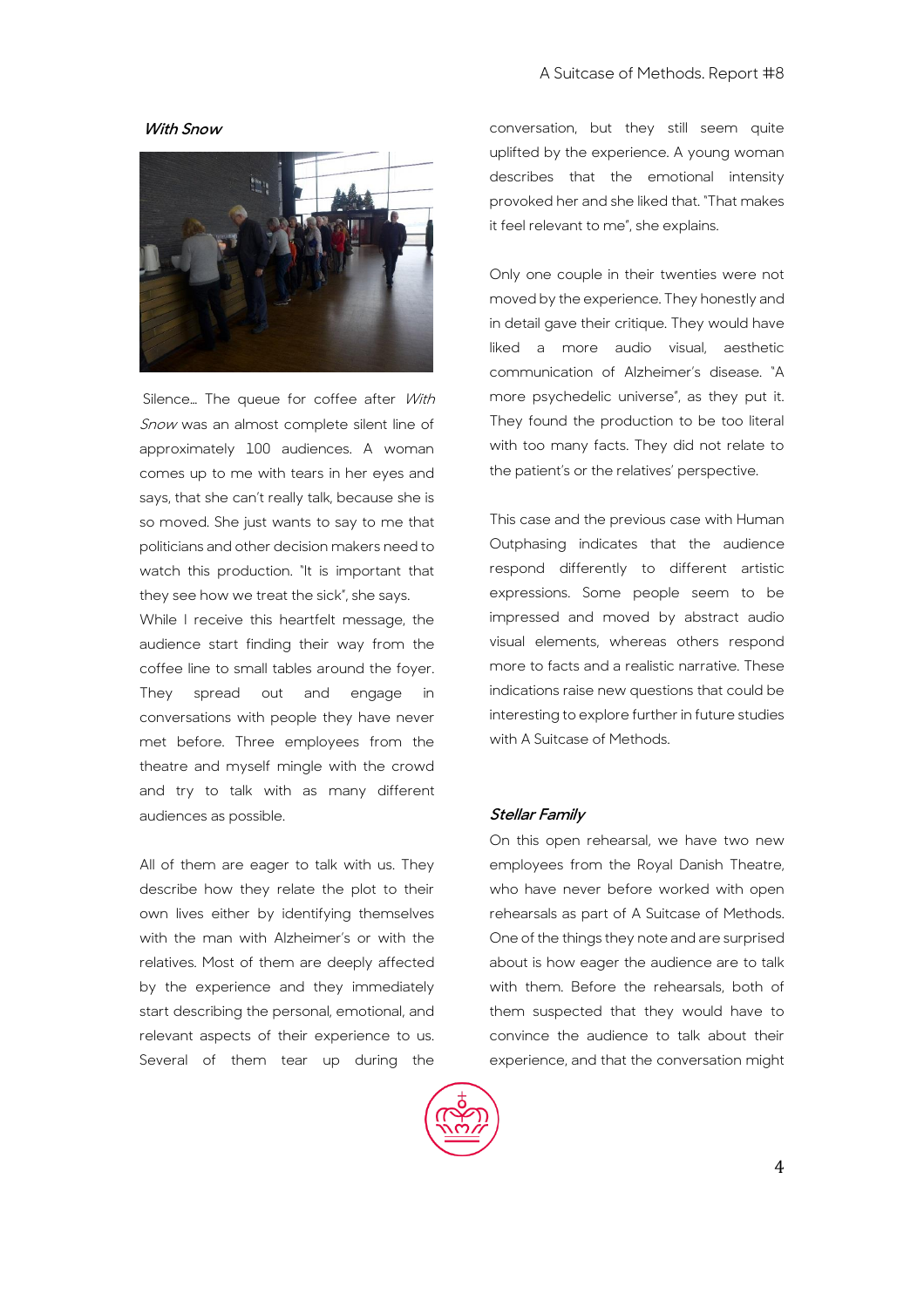be somewhat awkward to begin with. Instead, they learn that the challenges are (quite the contrary) that they don't have enough time to talk with everyone who approach them, and that they have to choose between having meaningful and deep conversations with a few or reaching out to as many people as possible in the short period of time. Seeing as we work with qualitative interview- and conversation methods, we choose to focus on establishing a meaningful relation and conversation with a few audiences and try to get as much knowledge from them as possible.

The audience's willingness to talk may also partly be a result of the introduction we give them before the rehearsal. Here we explain what is going to happen, and we introduce the employees from the theatre, who is available for questions and a talk. In this way, the audience are not surprised or sceptical if they are approached by someone asking about their expectations for the experience.



Everyone we talk to are very enthusiastic about the concept of open rehearsals. Two women (in their 40s and 60s respectfully) are curious about the process leading up to the final result, the premiere. They both have tickets, and they look forward to experiencing how a production can change in the last week of rehearsals. Another woman in her 50s says *before* the rehearsal that she doesn't want to see the production when it is finished. She is only interested in the process. "You learn so much more when watching people working towards something, than you would if you 'just' see the final result. I go to the theatre (particularly the Ballet) to learn something", she says. "The more you know about an art form the more you can appreciate it"

### **After talk**

Approximately 35 out of 75 audiences participate in the after talk with Nikoline Werdelin. They are obviously exited to meet her and to hear some of her thoughts and concerns about the productions. This extra talk also provides new knowledge to the project in regards to both how the framing of a talk and the specific questions affect the answers, and thus how the project's methodological focus and knowledge may also be relevant to the creative team working with the artistic output.

Nikoline Werdelin is well prepared for the after talk. She has considered what aspects and questions it will be relevant to get the audiences' feedback on. Therefore, she opens by asking specifically if they understood why the main character is placed physically in the periphery of scenes that he isn't part of? This works really well in the sense that the audience knows specifically what to give feedback on. However, this and some of the following questions gives the

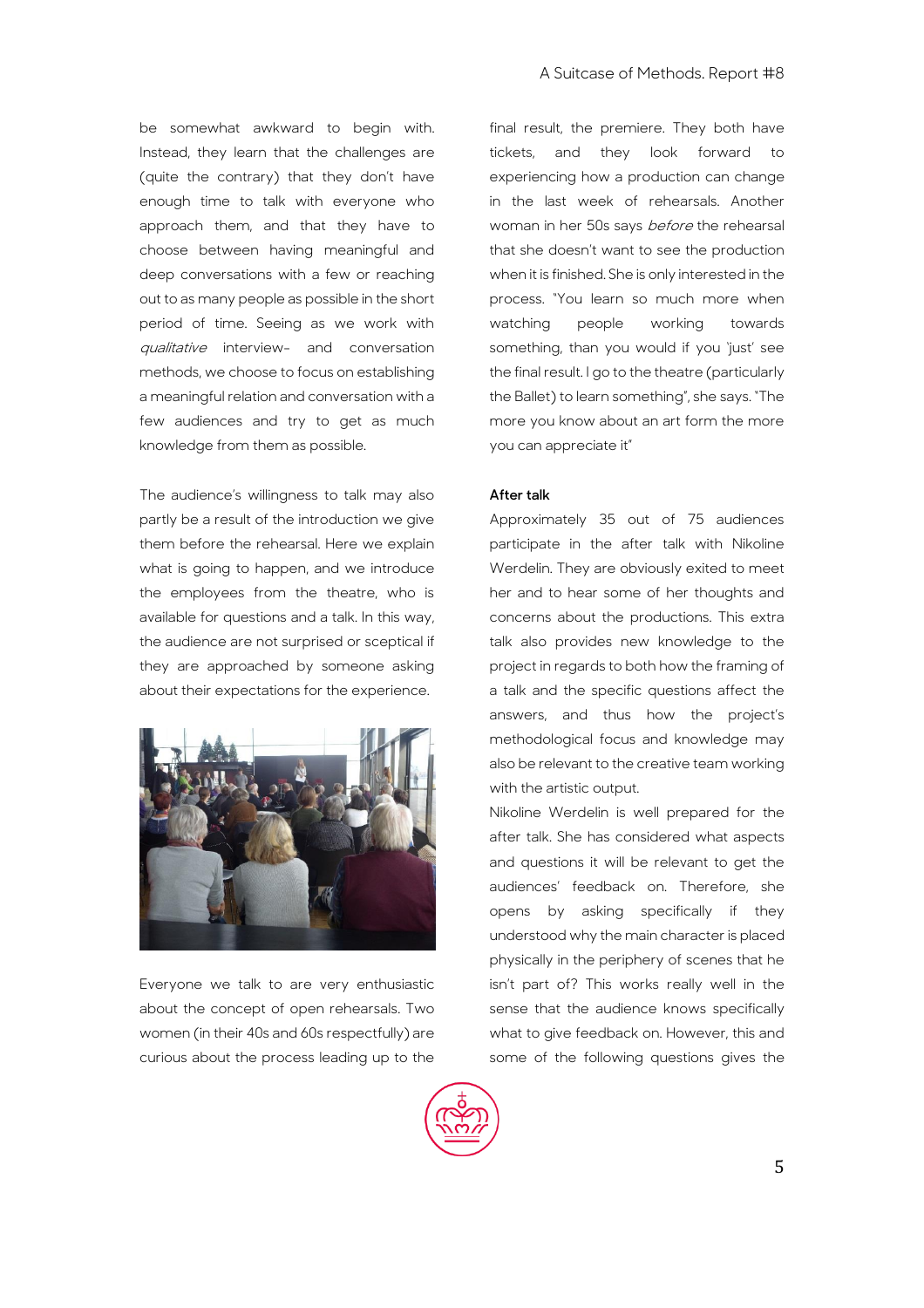audience the choice of either complementing the production and reassuring that they understand or can hear everything or disappoint the playwright and say that certain aspects don't work according to the intention. Nikoline Werdelin is very warm and inviting in her approach, which helps to create a pleasurable atmosphere during the after talk. Nevertheless, several of the audience members who responds to Nikoline's questions give 'nicer' answers than they did to our team in the foyer during intermissions. This is not to say that they are lying, but they modify their answers in order to avoid an uncomfortable situation. That means that the knowledge produced and communicated in this situation is not entirely accurate.

### **Summing up our learnings**

When summing up what we learned from open rehearsals, it seems like the open, unfinished, and in that aspect generous format, has a positive impact on the audience and on their willingness to share their personal impressions, experiences, feelings, etc. It is during open rehearsals that we have had the most success with audiences opening up, taking the time to talk, and wanting to engage in meaningful conversations not only about their experience with the production but about how this experience relates to their own personal lives and the world around them.

These findings can in part be explained with reference to the relationship between the performers and the audience during open rehearsals.

PhD Anja Ali-Haapala introduces the concept of the 'insider-other' in her thesis on the spectator-dancer relationship developed during rehearsals.<sup>"</sup> This term describes the particular role of the audience watching rehearsals in comparison to watching regular, complete productions. She proposes "that this role (of the spectator) places them (the audience) with dancers during open rehearsal, and between dancers and the wider audience during performance" (Ali-Haapala p. 207). This indicates an intimacy between performers and the audience, which is carried on to the experience of the final production. The intimacy affects their experience, but it also bears with it a responsibility for the relation on the theatre's part (for instance by listening to the audience after the rehearsal).

Ali-Haapala also touches on the 'educational' aspects of open rehearsals and how this affects the experience: "According to some spectators, this relationship has permanently shaped their perception of contemporary dance or ballet, as they now possess insider knowledge that provides a new dance 'frame'" (p. 217).

As mentioned this aligns with our findings. The audience enjoys how the open rehearsals gives them insight into an art form, which again tends to help them to enjoy that art form even more in the future. In that sense, the open rehearsals may function as a tool for engagement, as long as it is a supplement to the final production and not an event in itself (p. 216). Ali-Haapala also concludes that this field is in need of more in depth research.

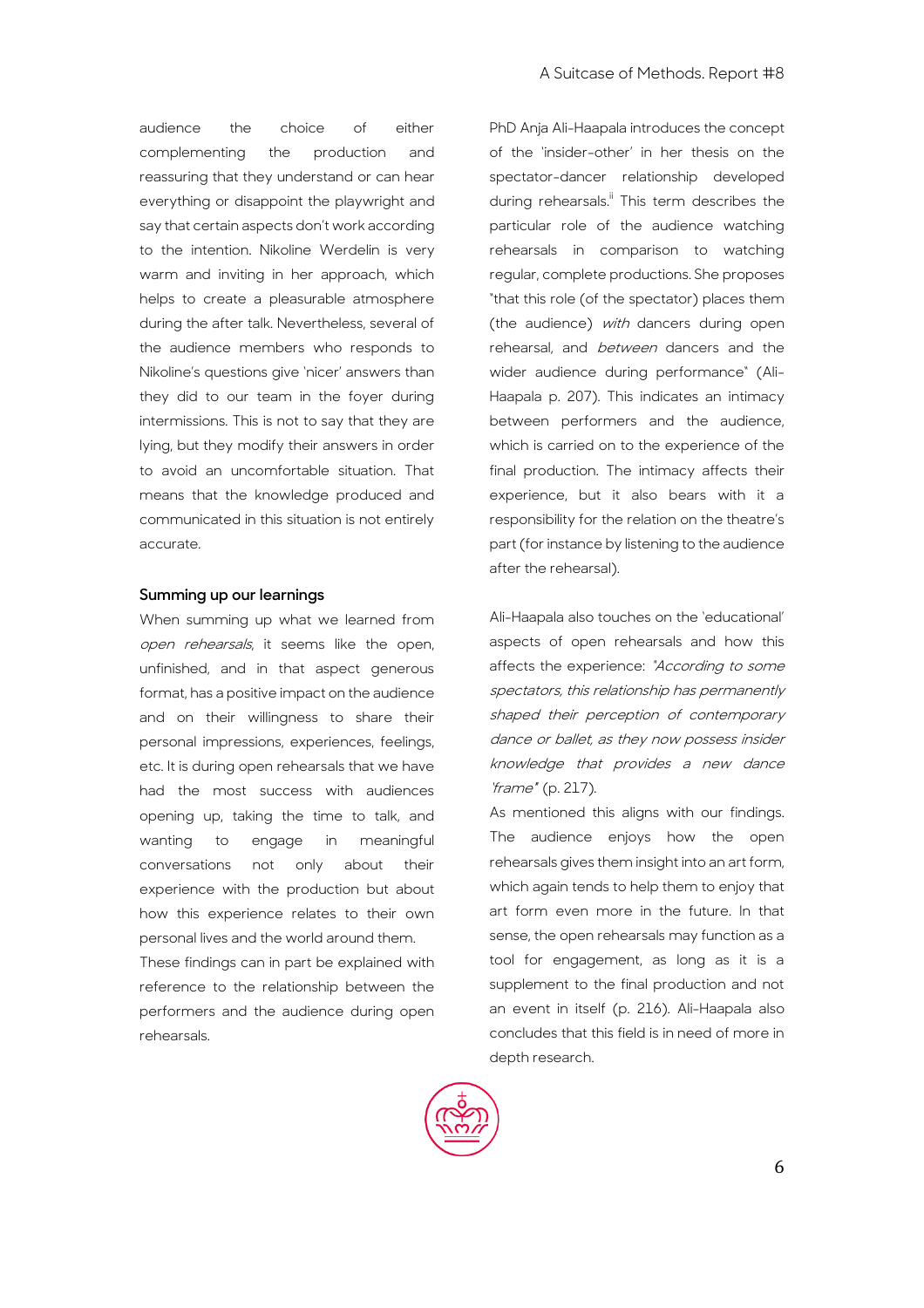### **Tools for the suitcase**

It seems that the open rehearsal as format and a framing of an experience has five primary learnings for the project:

- 1) The audience needs a thorough framing when attending open rehearsals. The format is different and it may be new to some of them. Therefor it is important to give them an idea of what they might expect. This seems to be true for experiences with performance art in general, but particularly when introducing a new concept, where we need the audience to feel secure enough to receive what is thrown at them and to talk about it afterwards.
- 2) The audience are not less observant to details in the production, but they seem less affected by aspects that they do not appreciate. They are more likely to take it as an experience regardless of their opinion of the production.
- 3) It is very important for the audience to be heard and to be able to give their feedback after their experience. When we invite an audience to a rehearsal the format implies that we are interested in their opinion, and if we fail to listen to this opinion it may feel like their specific and personal experience doesn't matter to us. It thus needs to be a priority to listen to the different kinds of feedback after open rehearsals.
- 4) The loose format creates better flowing conversations. During open rehearsals there are no ushers, no tickets, there is free coffee, no lines, a small group of audiences, and time for conversation. These circumstances seem to also affect the nature of the conversation and the audiences' willingness to open up. As mentioned (and to our surprise) they sat down and started talking to strangers about their experience. It thus seems that the overall atmosphere that is a result of the concept also affects the audience and thus the conversations.
- 5) Finally, summing up on the after talk, we learned how our findings may also be relevant for the creative team at the theatre. Again, being aware of the importance of framing and the wording of questions is essential. One simple way to go about this could be to ask the audience to give two suggestions for improvement for each complement the give, and there are many other alternatives.

Our conclusion is thus, that the theatre, by being courageous and generous enough to show their work in progress, invite the audience to do the same – to open up, and to share elusive thoughts and experiences, which are difficult to put into words. In that